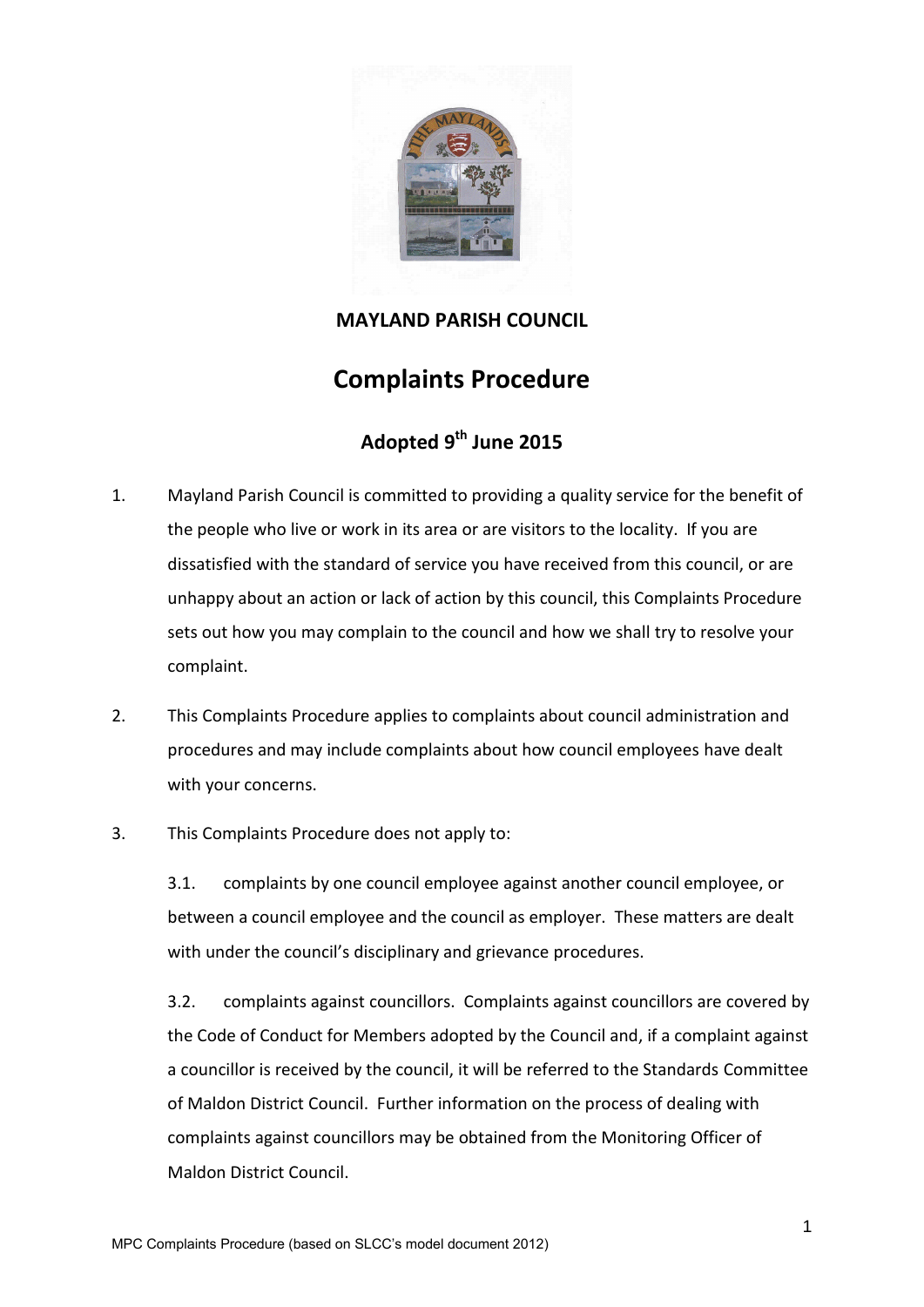- 4. The appropriate time for influencing Council decision-making is by raising your concerns before the Council debates and votes on a matter. You may do this by writing to the Council in advance of the meeting at which the item is to be discussed. There may also be the opportunity to raise your concerns in the public participation section of Council meetings. If you are unhappy with a Council decision, you may raise your concerns with the Council, but Standing Orders prevent the Council from re-opening issues for six months from the date of the decision, unless there are exceptional grounds to consider this necessary and the special process set out in the Standing Orders is followed.
- 5. You may make your complaint about the Council's procedures or administration to the Clerk. You may do this in person, by phone, or by writing to or emailing the Clerk. The addresses and numbers are set out below.
- 6. Wherever possible, the Clerk will try to resolve your complaint immediately. If this is not possible, the Clerk will normally try to acknowledge your complaint within five working days.
- 7. If you do not wish to report your complaint to the Clerk, you may make your complaint directly to the Chairman of the Council.
- 8. The Clerk or the Council (as appropriate) will investigate each complaint, obtaining further information as necessary from you and/or from staff or members of the Council.
- 9. The Clerk or the Chairman of the Council will notify you within 20 working days of the outcome of your complaint and of what action (if any) the Council proposes to take as a result of your complaint. (In exceptional cases the 20 working days timescale may have to be extended. If it is, you will be kept informed.)
- 10. If you are dissatisfied with the response to your complaint, you may ask for your complaint to be referred to the Complaints Committee of the Parish / Community Council or to the full Council (as appropriate) and (usually within eight weeks) you will be notified in writing of the outcome of the review of your original complaint.